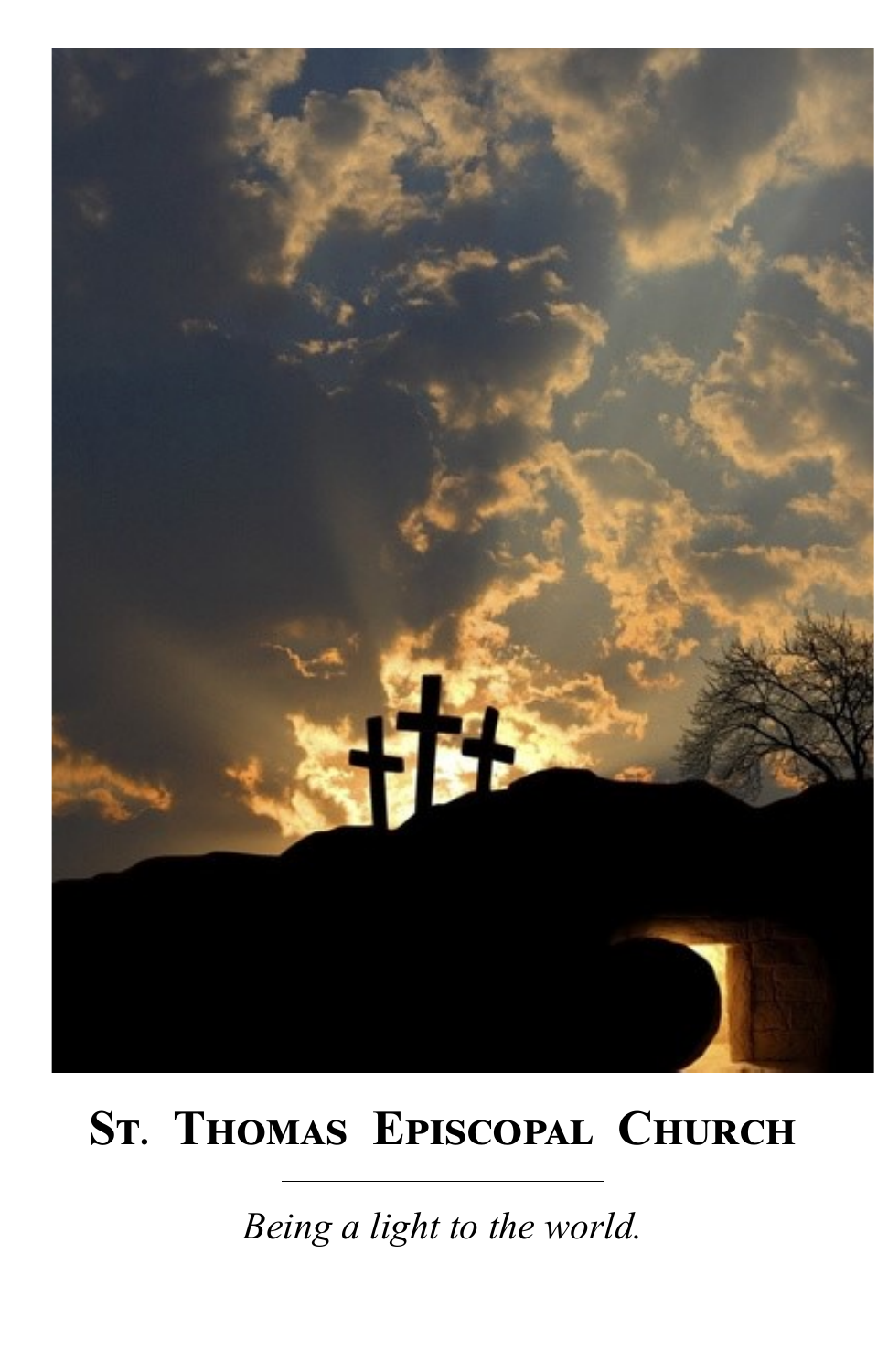**The Feast of the Resurrection** April 17, 2022 10:00 a.m.

*Voluntary Trumpet Tune in D* David N. Johnson

*All stand, as they are able, and join in singing the hymn.*

*Hymn in Procession Easter Hymn*

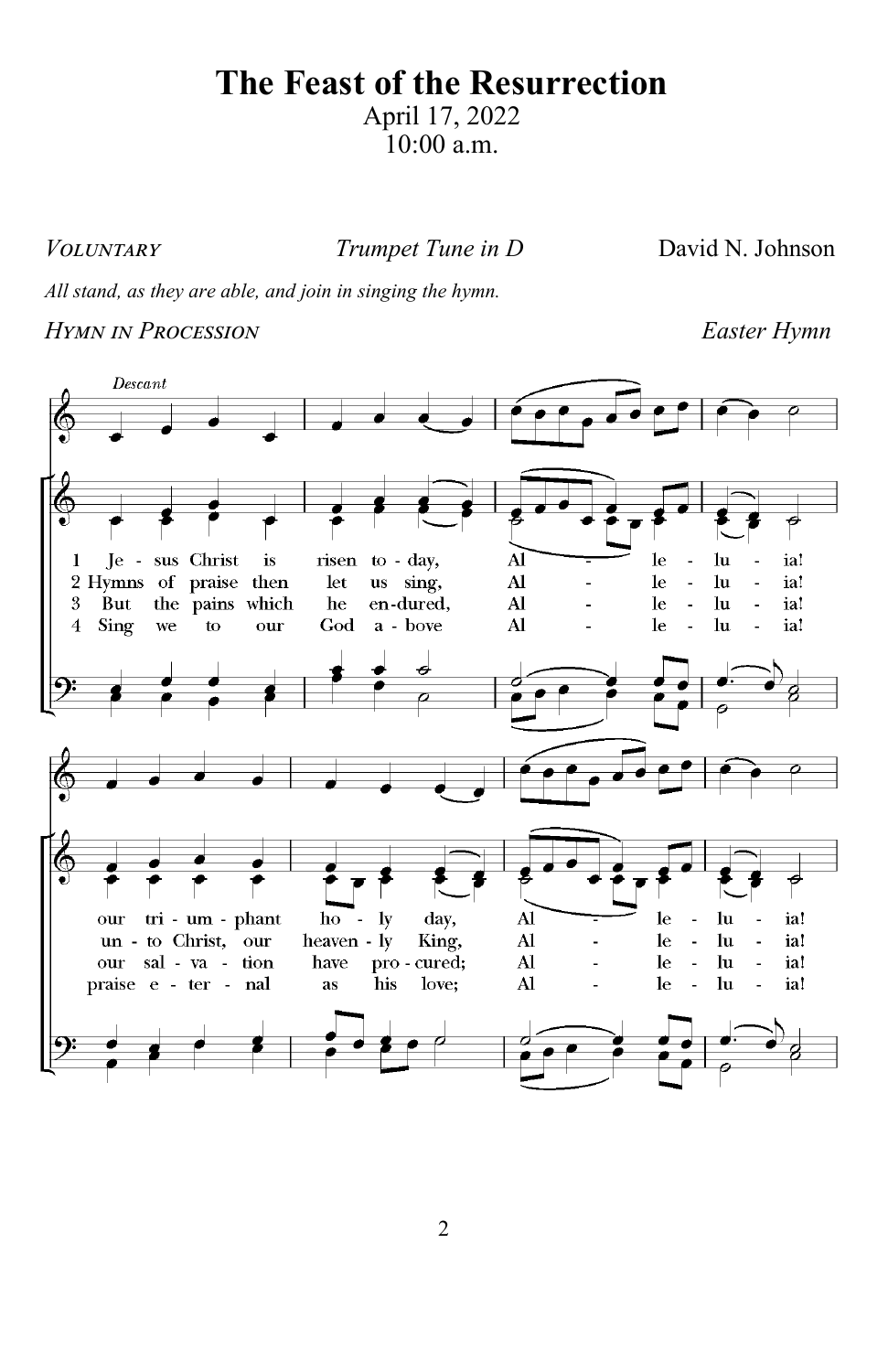

*The officiating priest, called the presider, says the following and the people respond.*

### *The Opening Acclamation*

### Alleluia. Christ is risen. **The Lord is risen indeed. Alleluia.**

### *The Collect for Purity*

Almighty God, unto whom all hearts are open, all desires known, and from whom no secrets are hid; Cleanse the thoughts of our hearts by the inspiration of thy Holy Spirit, that we may perfectly love thee, and worthily magnify thy holy Name; through Christ our Lord. **Amen.**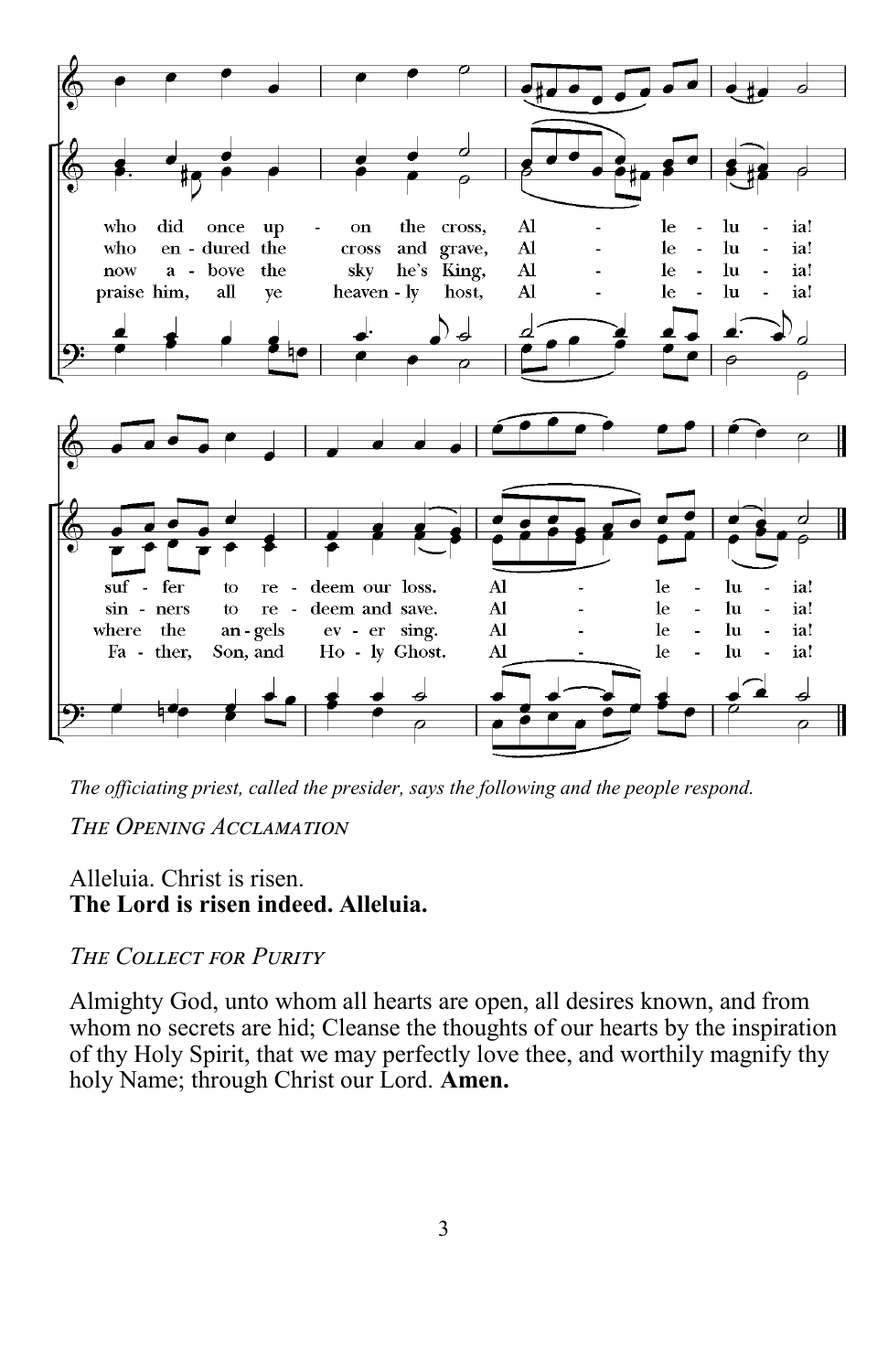*All then sing the* Gloria in excelsis, *an ancient hymn of praise.*

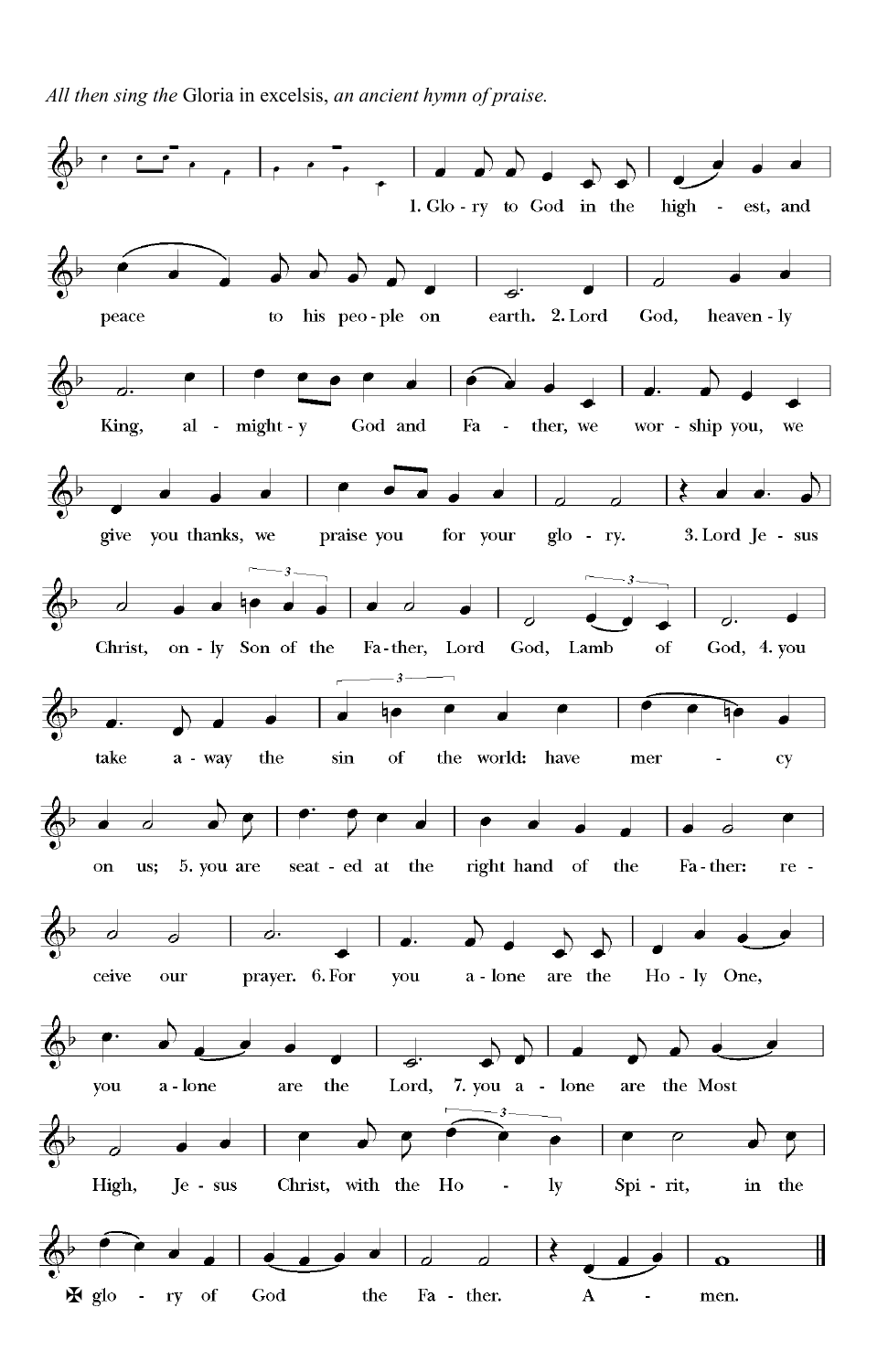*The Salutation and Collect*

The Lord be with you. **And also with you.** Let us pray.

O God, who for our redemption gave your only-begotten Son to the death of the cross, and by his glorious resurrection delivered us from the power of our enemy: Grant us so to die daily to sin, that we may evermore live with him in the joy of his resurrection; through Jesus Christ your Son our Lord, who lives and reigns with you and the Holy Spirit, one God, now and for ever. **Amen.** 

### *The Lessons*

*The people sit. Readings from the Bible are proclaimed and we share in the gift of God's Word through listening to the scriptures.*

### *The First Reading - Acts 10:34-43*

A Reading from the Acts of the Apostles.

Peter began to speak to Cornelius and the other Gentiles: "I truly understand that God shows no partiality, but in every nation anyone who fears him and does what is right is acceptable to him. You know the message he sent to the people of Israel, preaching peace by Jesus Christ--he is Lord of all. That message spread throughout Judea, beginning in Galilee after the baptism that John announced: how God anointed Jesus of Nazareth with the Holy Spirit and with power; how he went about doing good and healing all who were oppressed by the devil, for God was with him. We are witnesses to all that he did both in Judea and in Jerusalem. They put him to death by hanging him on a tree; but God raised him on the third day and allowed him to appear, not to all the people but to us who were chosen by God as witnesses, and who ate and drank with him after he rose from the dead. He commanded us to preach to the people and to testify that he is the one ordained by God as judge of the living and the dead. All the prophets testify about him that everyone who believes in him receives forgiveness of sins through his name."

The Word of the Lord. **Thanks be to God.**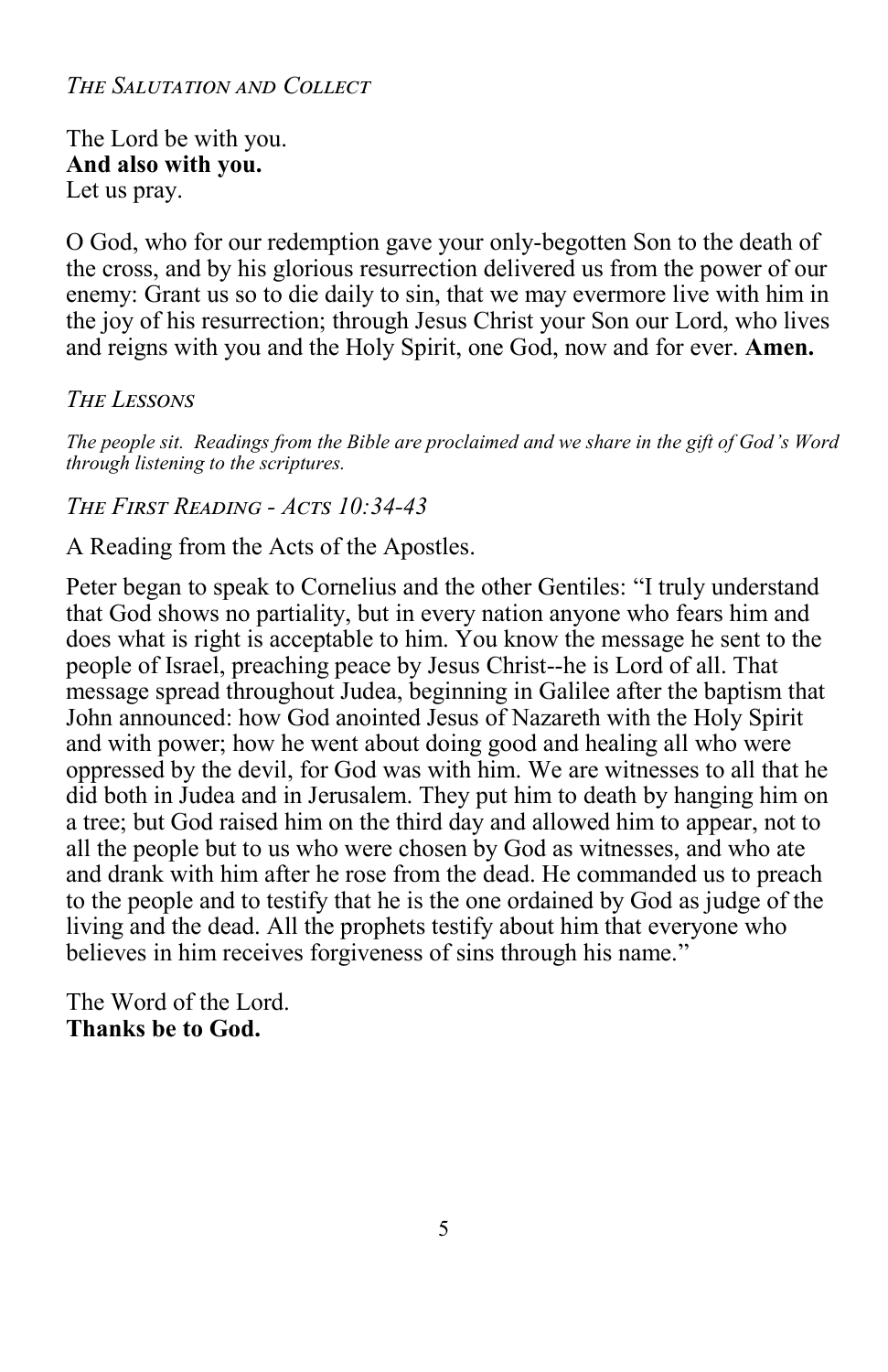*Psalm 118:1-2, 14-24 - sung by all.* 



- 1 Give thanks to the LORD, for  $/$  he is  $/$  good;  $*$ his / mercy en-/ dures for / ever.
- 2 Let Israel / now pro-/ claim, \* "His / mercy en-/ dures for / ever."
- 14 The LORD is my / strength and my / song,  $*$ and he has be-/ **come** / my sal-/ vation.
- 15 There is a sound of exul-/ tation and / victory \*  $-$  / in the / tents of the / righteous:
- †16 "The right hand of the / Lord has / triumphed! \* the right hand of the LORD is exalted! the right / hand of the / LORD has / triumphed!"
- 17 I shall not / die, but / live, \* and de-/ clare the / works of the / LORD.
- 18 The Lord has / punished me / sorely,  $*$ but he did not / hand me / over to / death.
- 19 Open for me the / gates of / righteousness; \* I will enter them; I will / offer / thanks to the / LORD.
- 20 "This is the / gate of the / LORD;  $*$  $-$  / he who is / righteous may / enter."
- 21 I will give thanks to you, / for you / answered me \* and have be-/ **come** / my sal-/ vation.
- 22 The same stone which the / builders re-/ jected \* has be-/ come the / **chief** / cornerstone.
- 23 This is the  $/\mathbf{LORD's}/\mathrm{doing}$ ,  $*$ and it is / <u>marvel</u>ous / in our / eyes.
- 24 On this day the  $/$  LORD has  $/$  acted;  $*$ we will re-/ **joice** / and be / glad in it.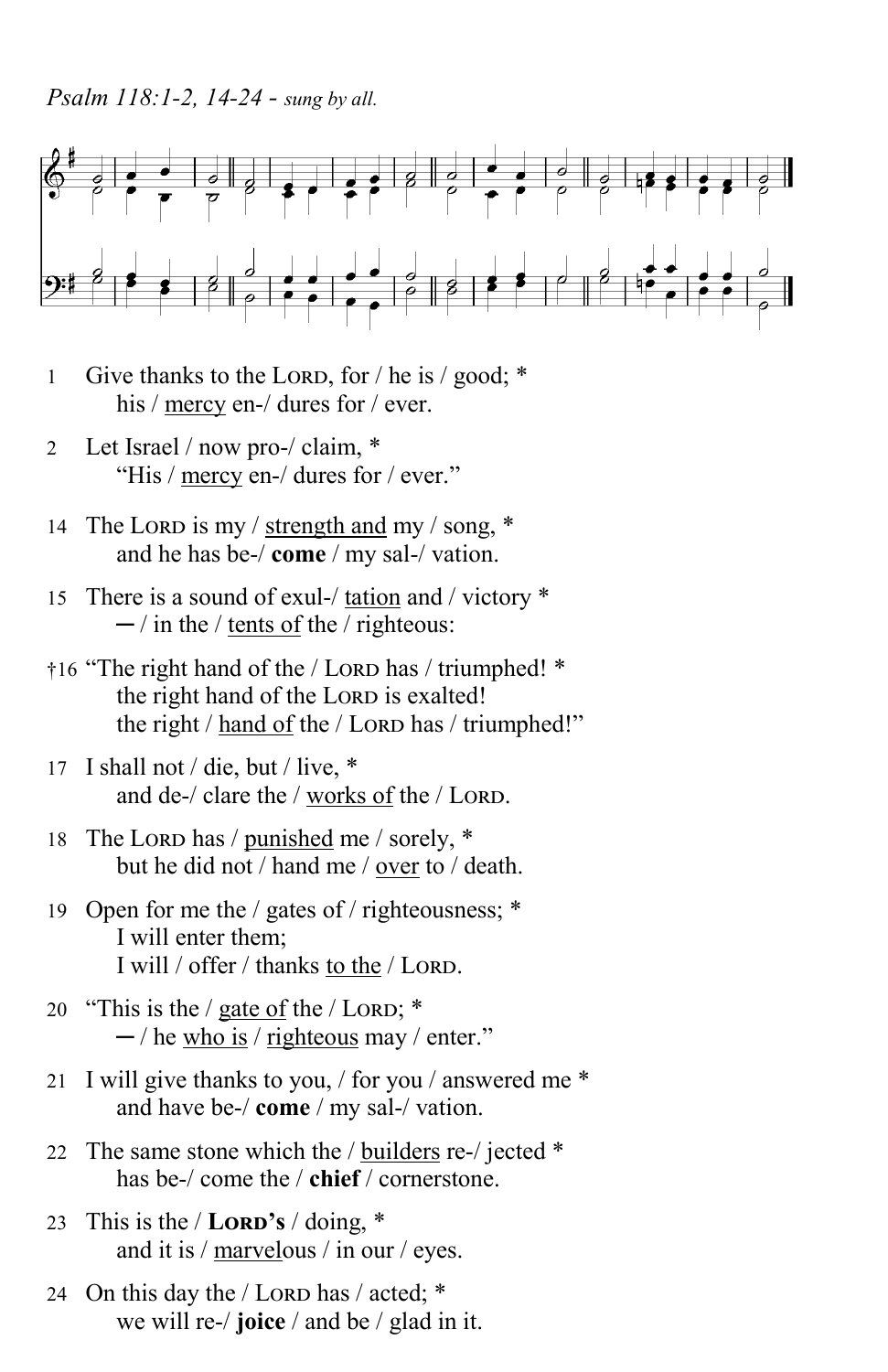### *The Second Reading - 1 Corinthians 15:19-26*

A Reading from the First Letter of Paul to the Corinthians.

But in fact Christ has been raised from the dead, the first fruits of those who have died. For since death came through a human being, the resurrection of the dead has also come through a human being; for as all die in Adam, so all will be made alive in Christ. But each in his own order: Christ the first fruits, then at his coming those who belong to Christ. Then comes the end, when he hands over the kingdom to God the Father, after he has destroyed every ruler and every authority and power. For he must reign until he has put all his enemies under his feet. The last enemy to be destroyed is death.

### The Word of the Lord **Thanks be to God.**

*Gospel Hymn Lux eoi*Al - le - lu - ia,  $al - le - lu - ia!$ Hearts and voic - es heaven-ward raise: 1  $\overline{2}$ Now the *i*-ron bars are bro-ken. Christ from death to life. born. is 3 Christ is ris-en. Christ, the first-fruits of the  $ho - iv$ har - vest - field.  $\overline{4}$ Christ is ris-en. we are ris - en! Shed  $up$  $\alpha$ n  $\overline{\mathbf{u}}$ s heaven - ly grace,  $\overline{5}$ Al - le - lu - ia. al - le - lu - ia!  $Glo$  - $\mathbf{r} \mathbf{v}$ be to God on high: hymn of glad-ness, sing 1 sing  $\mathbf{to}$ God a  $\mathop{\mathrm{to}}$  $_{\rm God}$ a hymn of praise. glor - ious life, and  $\overline{2}$ life im-mor-tal. <sub>on</sub> his re - sur rec - tion morn.  $com - ing$ 3 which with all its full a - bun-dance his sec - ond at. vield: rain and dew and gleams of glo - ry from the bright-ness  $\overline{A}$ of thy face: 5 Al - le - lu - ia! the Sa - vior who has  $vic - to$ to won the rv: He, who on the cross  $\bf{a}$ vic - tim,  $_{\rm for}$ the world's sal va - tion bled, J Christ has tri - umphed, and con-quer by his might - y en - ter-prise: we then the gold har - vest fore him wave,  $\sqrt{3}$ en ears of will their heads be  $\overline{\mathbf{4}}$ that, with hearts in hea - ven dwell-ing,<br>to the Spi - rit, we  $on$ earth may fruit - ful be, 5  $Al - le - lu$ ia! to the fount of love and sanc -  $\dot{u}$  - ty:  $\sim$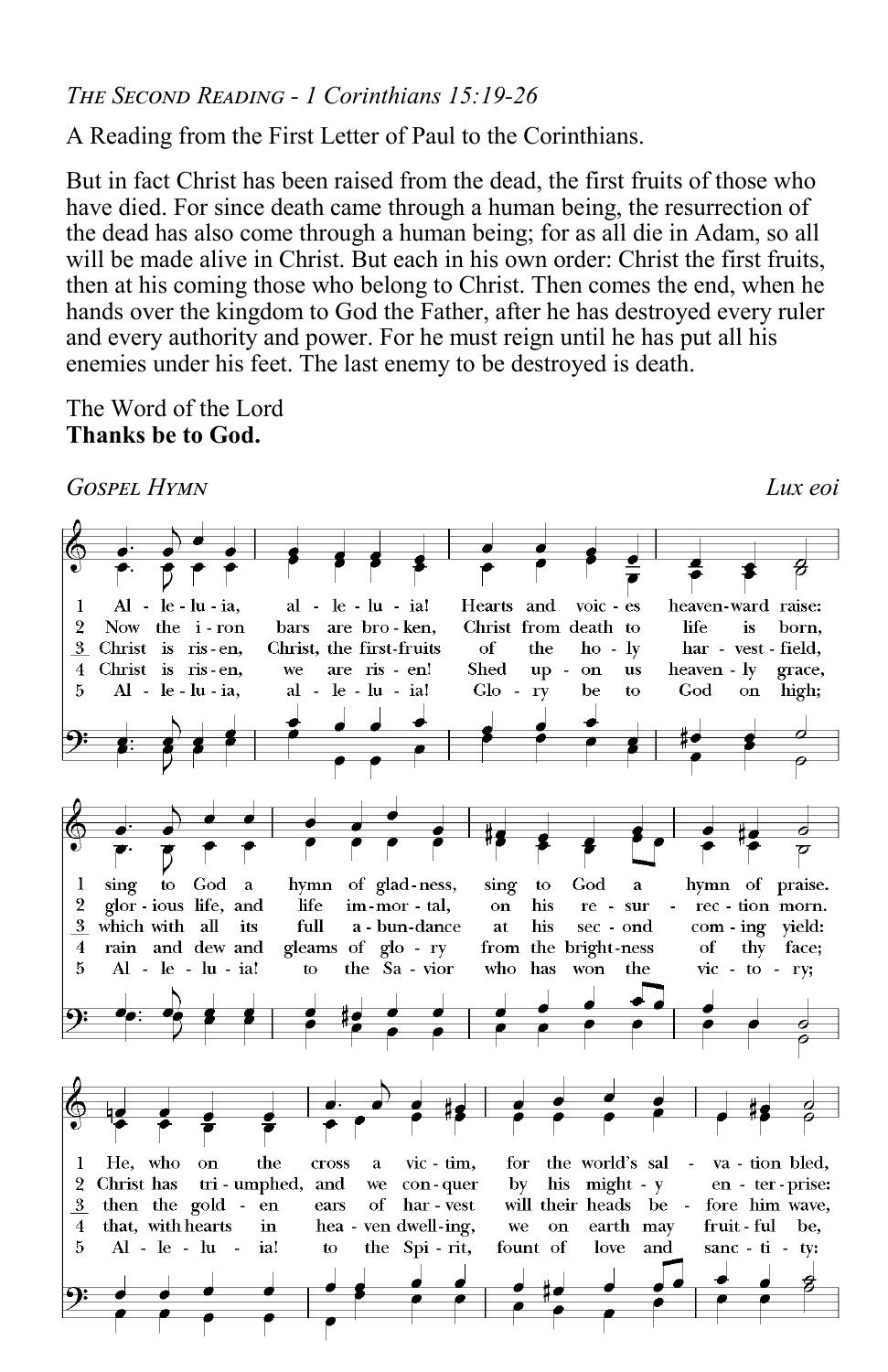

*The Gospel - Luke 24:1-12*

*To introduce the Gospel the reader says*

The  $\overline{\mathbf{A}}$  Holy Gospel of our Lord Jesus Christ according to Luke. **Glory be to thee, O Lord.**

On the first day of the week, at early dawn, the women who had come with Jesus from Galilee came to the tomb, taking the spices that they had prepared. They found the stone rolled away from the tomb, but when they went in, they did not find the body. While they were perplexed about this, suddenly two men in dazzling clothes stood beside them. The women were terrified and bowed their faces to the ground, but the men said to them, "Why do you look for the living among the dead? He is not here, but has risen. Remember how he told you, while he was still in Galilee, that the Son of Man must be handed over to sinners, and be crucified, and on the third day rise again." Then they remembered his words, and returning from the tomb, they told all this to the eleven and to all the rest. Now it was Mary Magdalene, Joanna, Mary the mother of James, and the other women with them who told this to the apostles. But these words seemed to them an idle tale, and they did not believe them. But Peter got up and ran to the tomb; stooping and looking in, he saw the linen cloths by themselves; then he went home, amazed at what had happened.

### The Gospel of the Lord. **Praise be to thee, O Christ.**

### *The Sermon*

*After the Gospel, one of the ministers gives the sermon, explaining how the lessons relate to our lives.*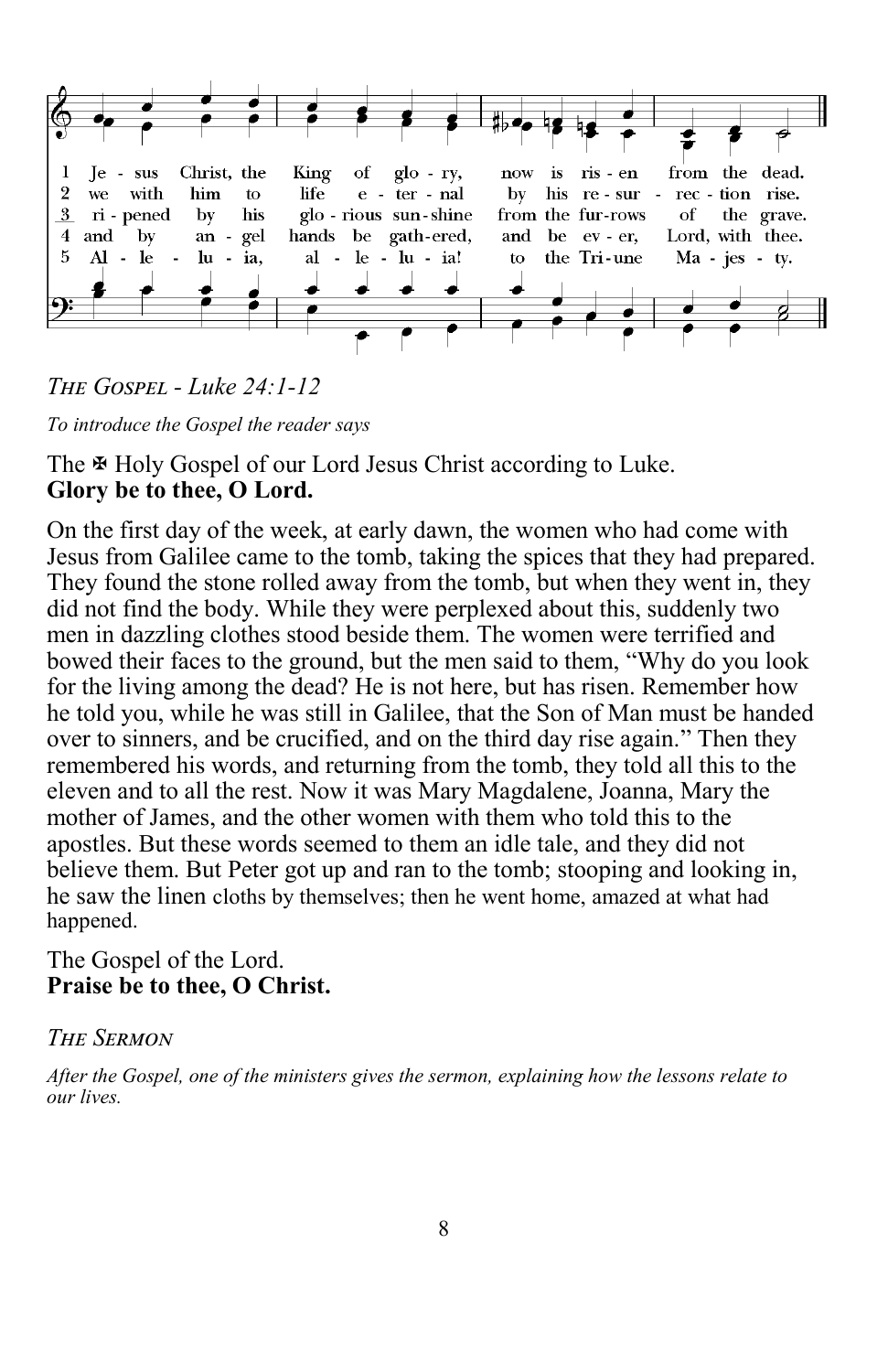### *Nicene Creed*

*Then all stand and join in the following.*

**We believe in one God, the Father, the Almighty, maker of heaven and earth, of all that is, seen and unseen. We believe in one Lord, Jesus Christ, the only Son of God, eternally begotten of the Father, God from God, Light from Light, true God from true God, begotten, not made, of one Being with the Father. Through him all things were made. For us and for our salvation he came down from heaven: by the power of the Holy Spirit he became incarnate from the Virgin Mary, and was made man. For our sake he was crucified under Pontius Pilate; he suffered death and was buried. On the third day he rose again in accordance with the Scriptures; he ascended into heaven and is seated at the right hand of the Father. He will come again in glory to judge the living and the dead, and his kingdom will have no end. We believe in the Holy Spirit, the Lord, the giver of life, who proceeds from the Father and the Son. With the Father and the Son he is worshiped and glorified. He has spoken through the Prophets. We believe in one holy catholic and apostolic Church. We acknowledge one baptism for the forgiveness of sins. We look for the resurrection of the dead, and the**  $\mathbf{\Psi}$  **life of the world to come. Amen.** 

### *The Prayers of the People*

*The people kneel or stand. Prayers are offered for our own needs and for those of others. After each petition the reader says*

Lord, in your mercy, **Hear our prayer.**

9 *The presider adds a concluding collect.*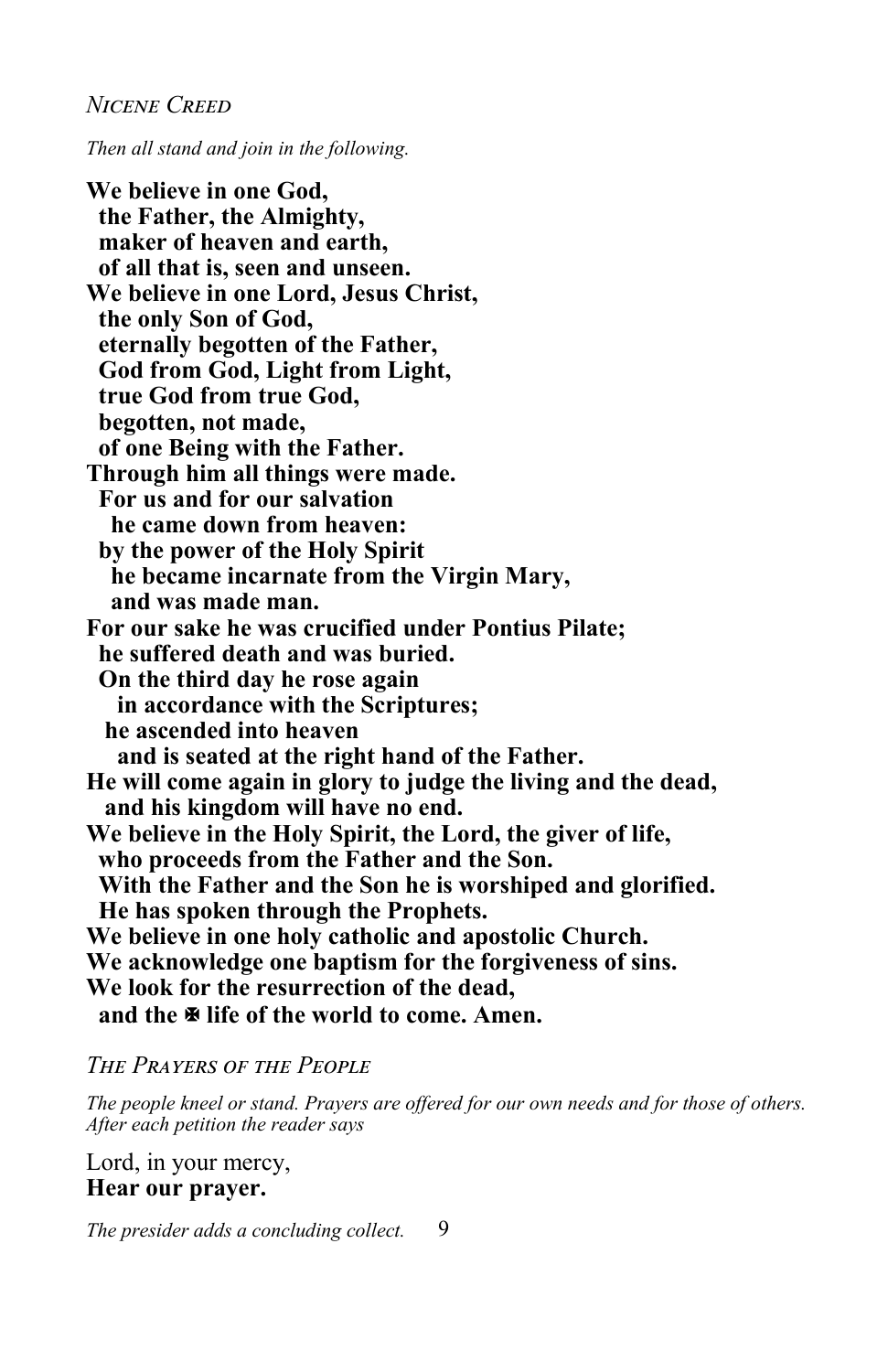### *The Holy Communion*

*The presider introduces the offertory. An anthem is sung by the choir as the bread and wine for communion are brought forward. After the collection, the gifts of the people are presented at the altar. All join in the hymn.*

#### *Offertory Anthem The Day of Resurrection* Thomas Matthews

*The presider offers the bread and the wine and the gifts of the people back to God, remembering that God is the source of all that we give.*

*Offertory Hymn Salzburg*

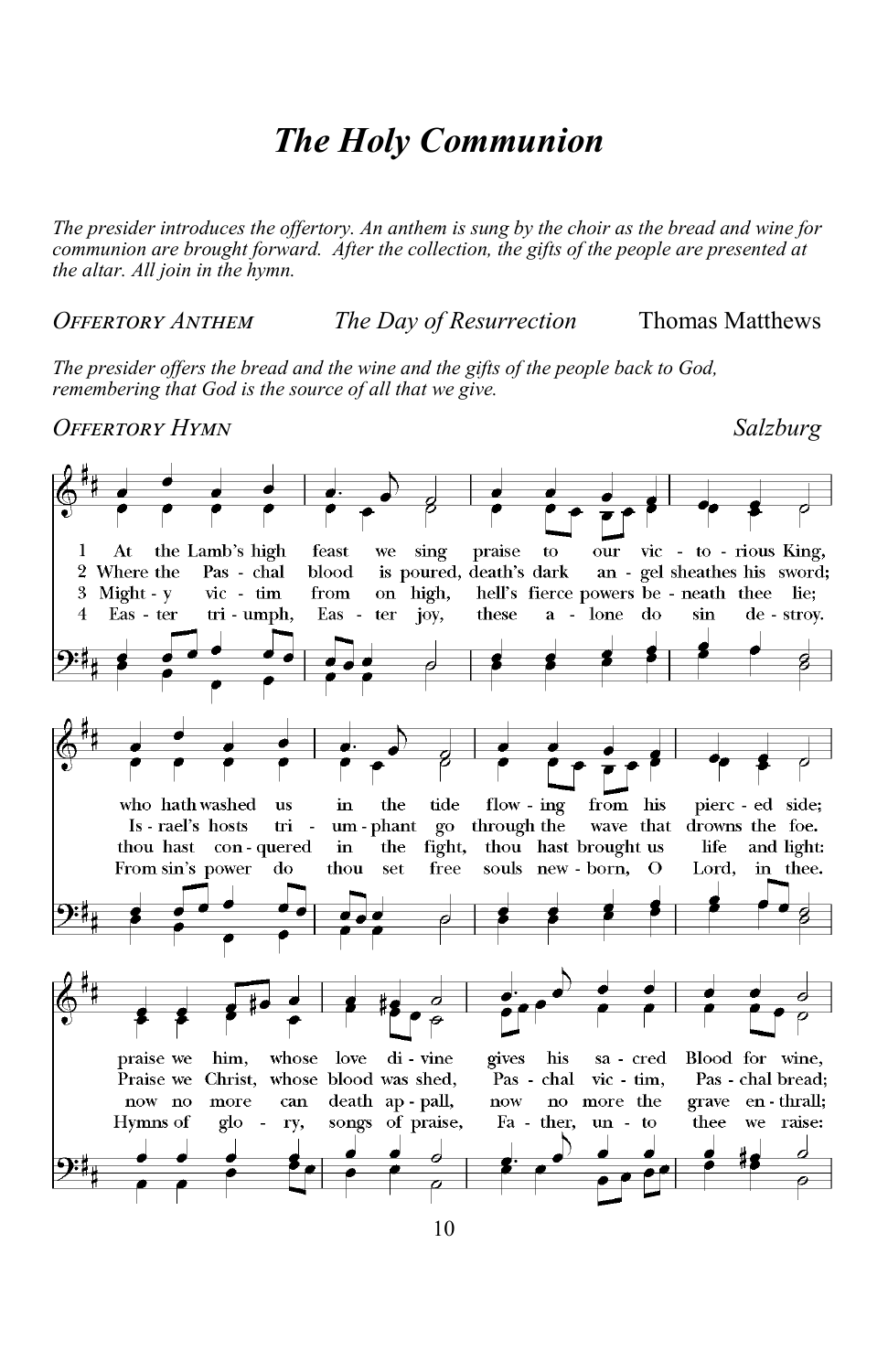

*The Great Thanksgiving*

*The people remain standing.*

The Lord be with you. **And also with you.** Lift up your hearts. **We lift them to the Lord.** Let us give thanks to the Lord our God. **It is right to give him thanks and praise.**

*The Presider gives thanks for god's faithfulness in creating, sustaining and redeeming humankind.* 

It is right, and a good and joyful thing, always and everywhere to give thanks to you, Father Almighty, Creator of heaven and earth.

But chiefly are we bound to praise you for the glorious resurrection of your Son Jesus Christ our Lord; for he is the true Paschal Lamb, who was sacrificed for us, and has taken away the sin of the world. By his death he has destroyed death, and by his rising to life again he has won for us everlasting life.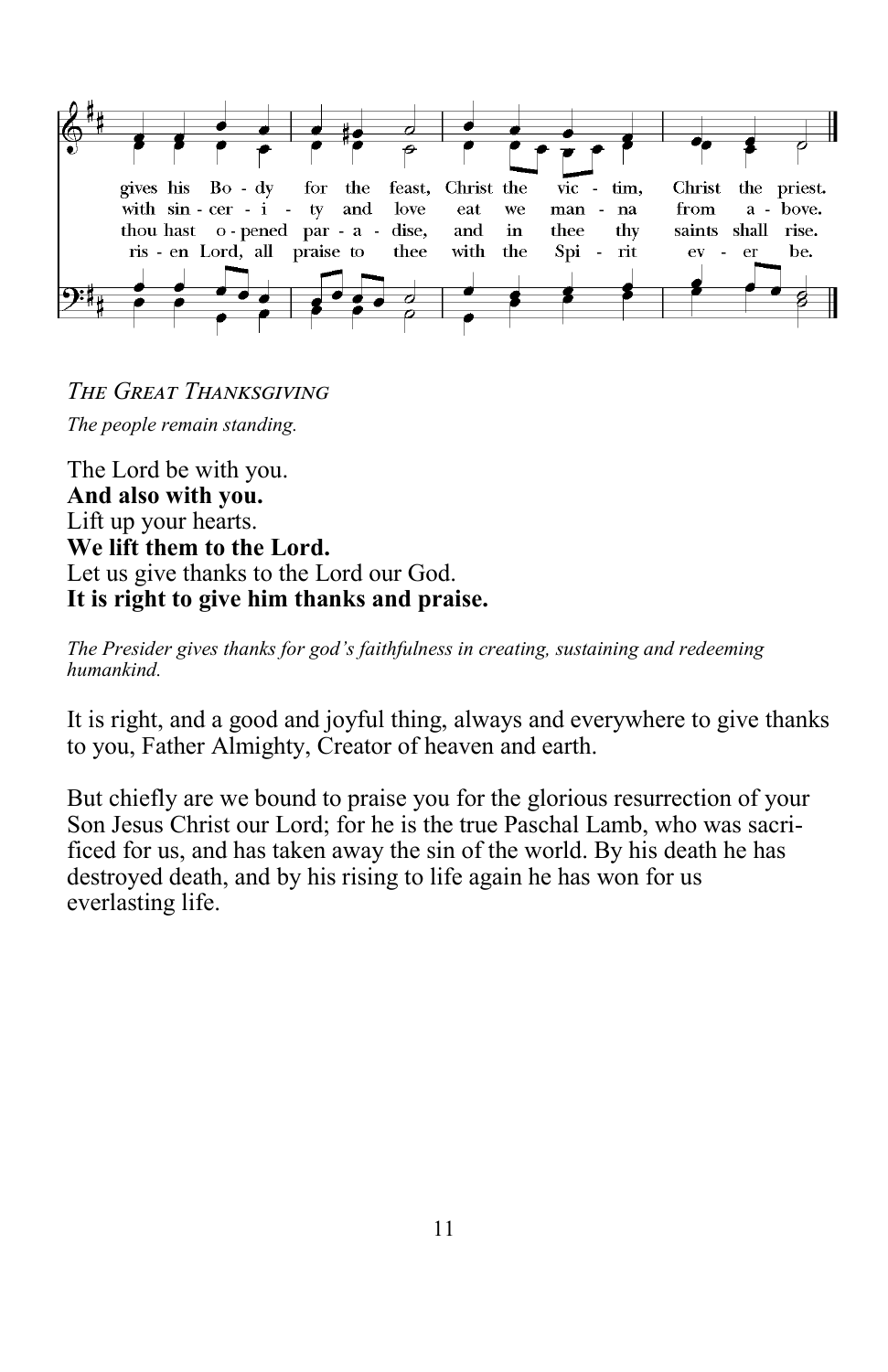Therefore with Angels and Archangels, and with all the company of heaven, who for ever sing this hymn to proclaim the glory of your Name:

*Then all sing the* Sanctus*, the song of the angels.*



#### *The people stand or kneel and the presider continues*

Holy and gracious Father: In your infinite love you made us for yourself, and, when we had fallen into sin and become subject to evil and death, you, in your mercy, sent Jesus Christ, your only and eternal Son, to share our human nature, to live and die as one of us, to reconcile us to you, the God and Father of all.

He stretched out his arms upon the cross, and offered himself, in obedience to your will, a perfect sacrifice for the whole world.

On the night he was handed over to suffering and death, our Lord Jesus Christ took bread; and when he had given thanks to you, he broke it, and gave it to his disciples, and said, "Take, eat: This is my Body, which is given for you. Do this for the remembrance of me."

After supper he took the cup of wine; and when he had given thanks, he gave it to them, and said, "Drink this, all of you: This is my Blood of the new Covenant, which is shed for you and for many for the forgiveness of sins. Whenever you drink it, do this for the remembrance of me."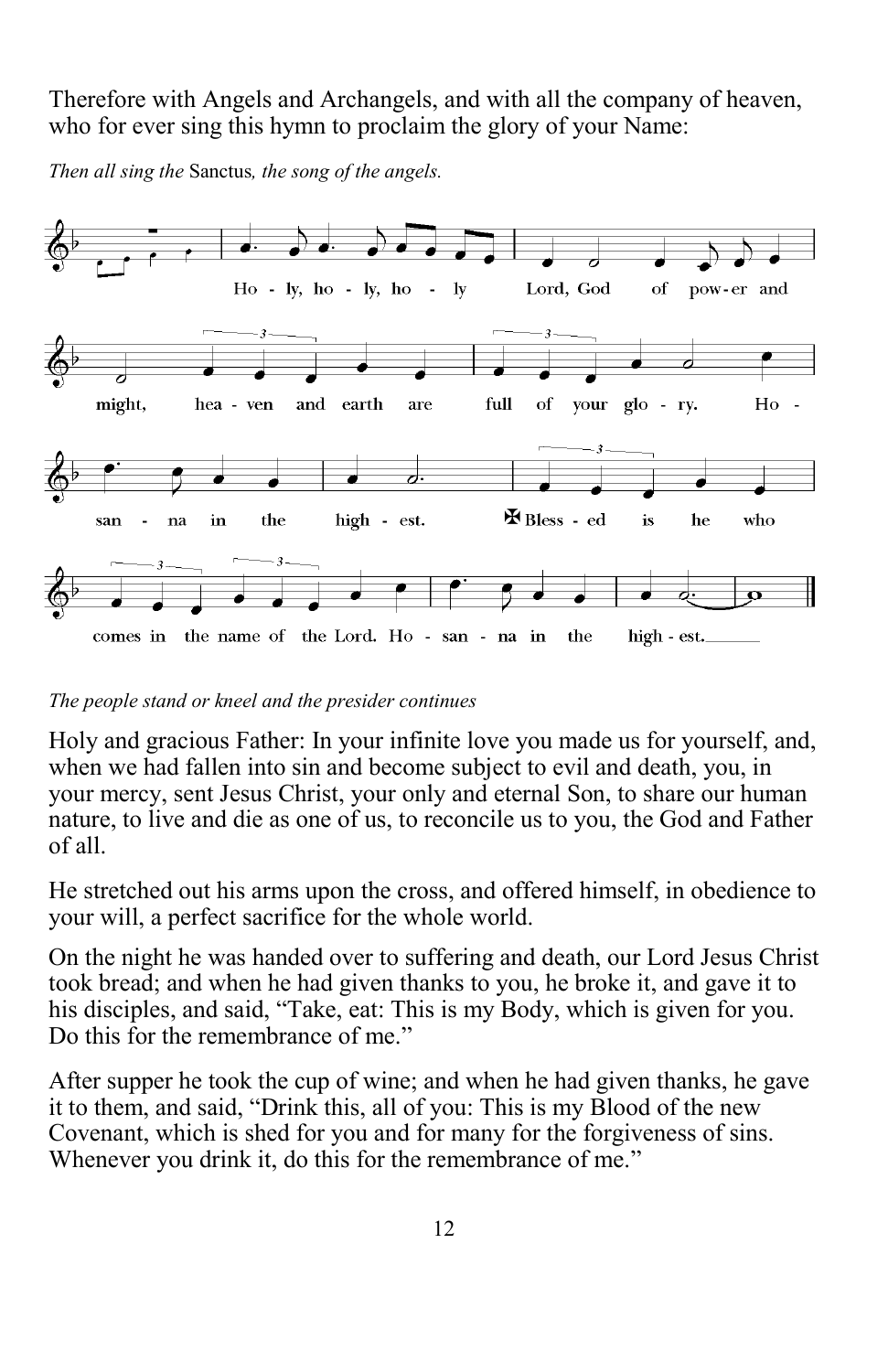Therefore we proclaim the mystery of faith:

### **Christ has died. Christ is risen. Christ will come again.**

We celebrate the memorial of our redemption, O Father, in this sacrifice of praise and thanksgiving. Recalling his death, resurrection, and ascension, we offer you these gifts.

Sanctify them by your Holy Spirit to be for your people the Body and Blood of your Son, the holy food and drink of new and unending life in him. Sanctify us also that we may faithfully receive this holy Sacrament, and serve you in unity, constancy, and peace; and at the last day bring us with all your saints into the joy of your eternal kingdom.

All this we ask through your Son Jesus Christ: By him, and with him, and in him, in the unity of the Holy Spirit all honor and glory is yours, Almighty Father, now and for ever.

*At the end of the prayer the people boldly respond.*

### **Amen.**

*The presider introduces the Lord's Prayer.*

And now, as our Savior Christ has taught us, we are bold to say,

**Our Father, who art in heaven, hallowed be thy Name, thy kingdom come, thy will be done, on earth as it is in heaven. Give us this day our daily bread. And forgive us our trespasses as we forgive those who trespass against us. And lead us not into temptation, but deliver us from evil. For thine is the kingdom, and the power, and the glory, for ever and ever. Amen.**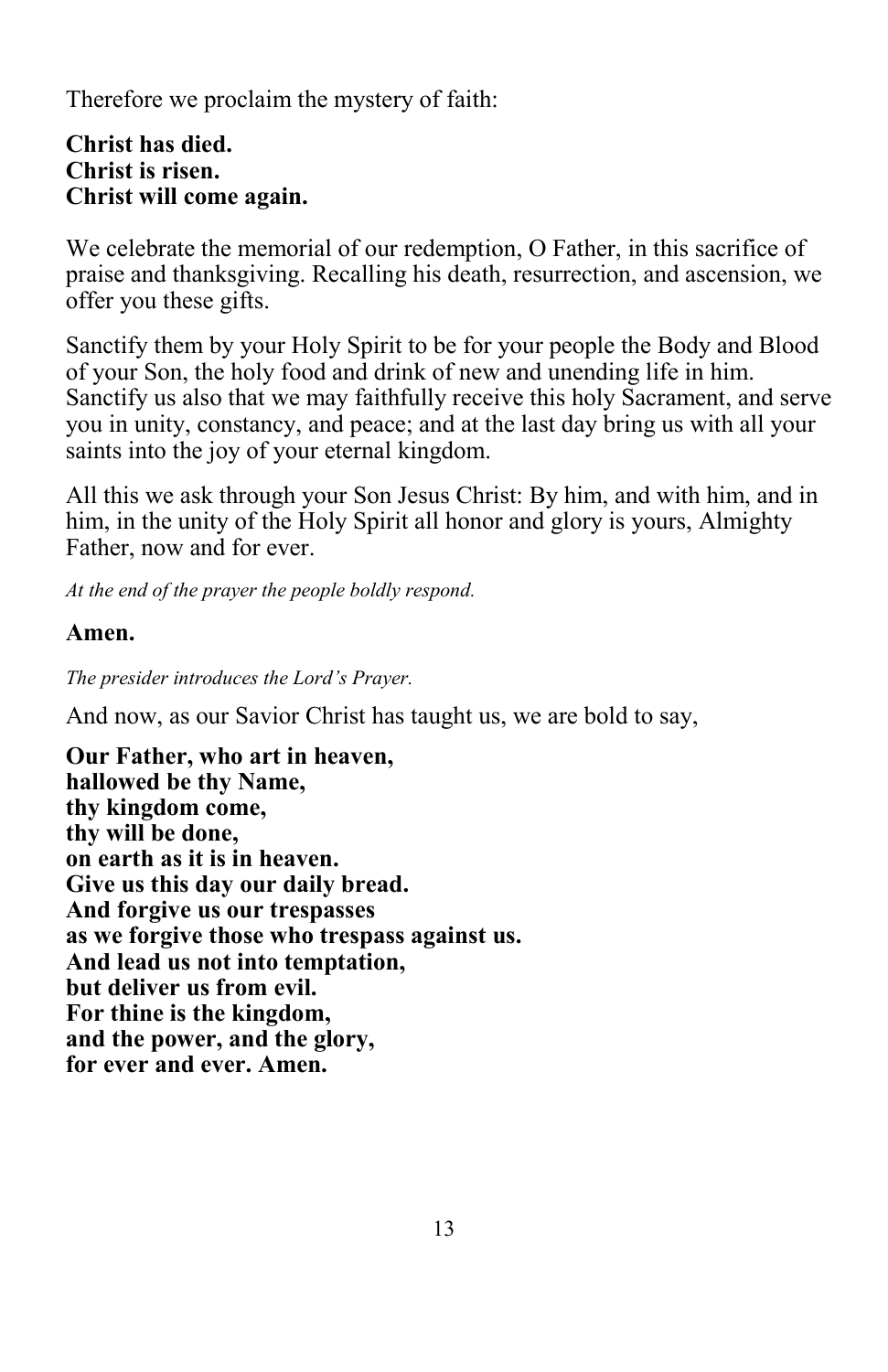#### *The Breaking of the Bread*

*The presider breaks the consecrated bread.*



The Gifts of God for the People of God. Take them in remembrance that Christ died for you, and feed on him in your hearts by faith with thanksgiving.

*All are welcome at the altar. Those not receiving communion are invited to come forward for a prayer of blessing carrying this Order of Service to the altar with you. The Sacrament of the Holy Eucharist is normally reserved for baptized Christians of any denomination. For more information about baptism, please speak to the clergy.*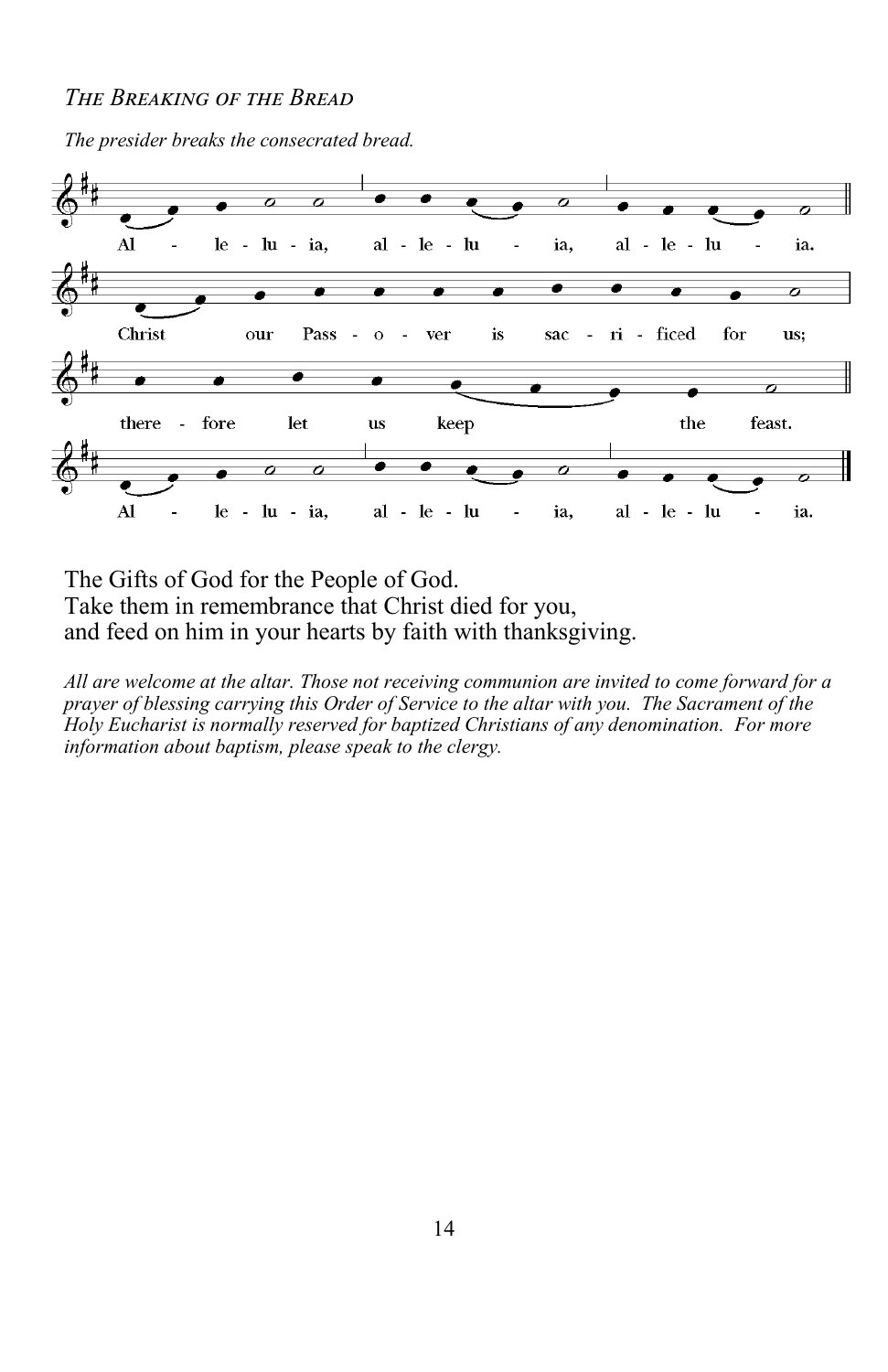*Communion Hymn Noël nouvelet*



*A period of silence follows communion after which the presider says*

Let us pray.

**Almighty and everliving God, we thank you for feeding us with the spiritual food of the most precious Body and Blood of your Son our Savior Jesus Christ; and for assuring us in these holy mysteries that we are living members of the Body of your Son, and heirs of your eternal kingdom. And now, Father, send us out to do the work you have given us to do, to love and serve you as faithful witnesses of Christ our Lord. To him, to you, and to the Holy Spirit, be honor and glory, now and for ever. Amen.**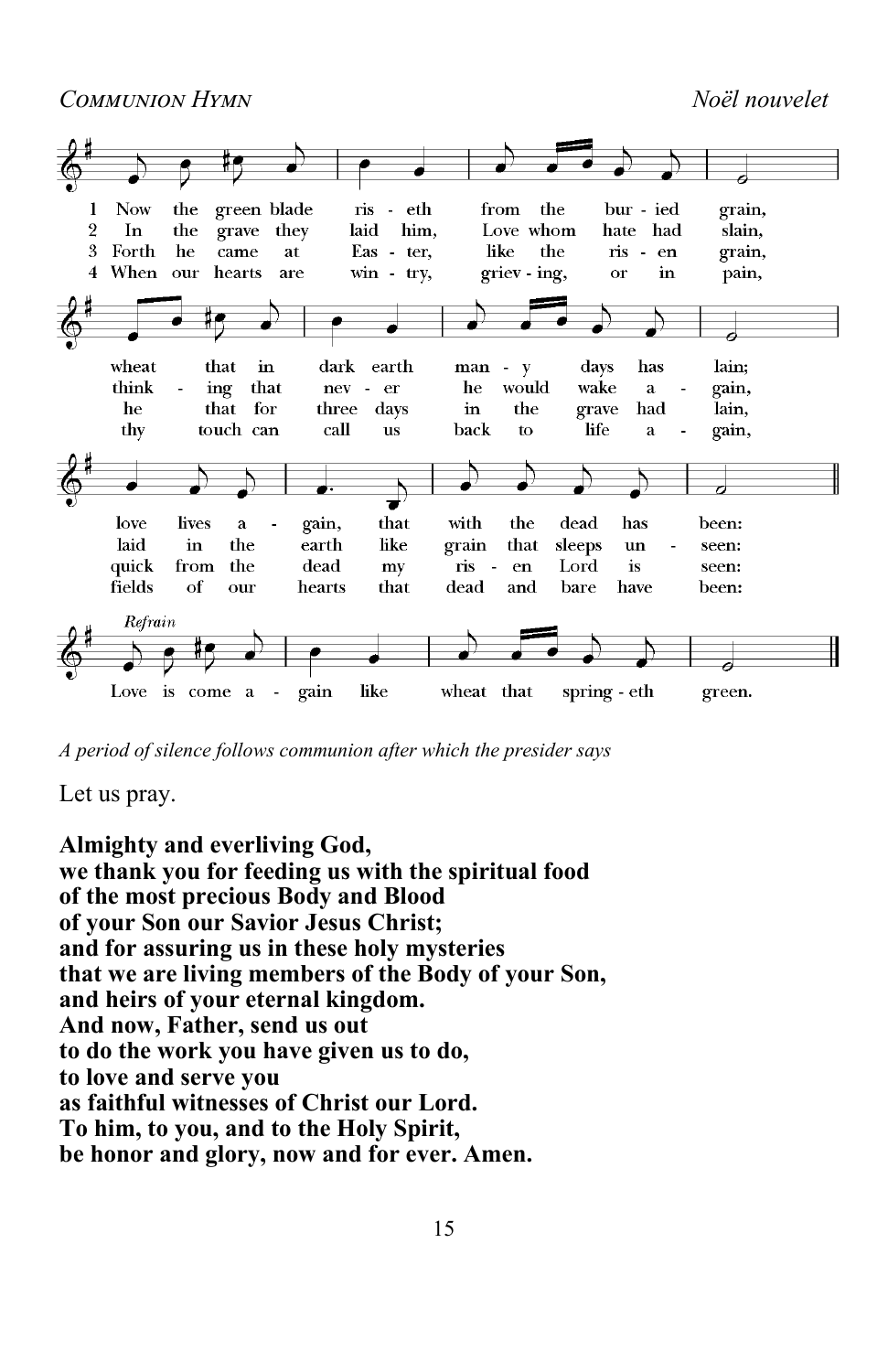*All stand, as able, and join in the hymn.*

*Hymn Ellacombe*Descant 3 Now let the heavens be joy - ful, let  ${\rm earth}$ her song be - gin, day re - sur - rec - tion! Earth, out a - broad;  $\mathbf{I}$ The  $\sigma$ f tell it.  $\overline{2}$ Our hearts be pure from  $\mathbf{e}$  $\Box$ vil, that we may see a - right 3 Now let the heavens be joy ful, let earth her song be - gin, the round world keep high tri - umph, and  $all$ that is there - in; the Pass -  $\circ$  $_{\mathrm{of}}$ glad - ness, the Pass - o - ver God.  $\sim$ ver of the Lord  $\mathbf{in}$ rays  $e$  -  $ter$  -  $nal$  $\mathrm{of}$ re - sur-rec-tion light; the tri - umph, and  $all$ that is there - in; round world keep high 4 all things seen and un let seen their notes to - geth - er blend, From death to life  $e - ter$  $\sim$ nal, from earth un - to the sky, and, lis - tening  $\mathbf{to}$ his  $ac$ cents, may hear so calm and plain let all things seen and  $un$  $\sim$ seen their notes to - geth - er blend,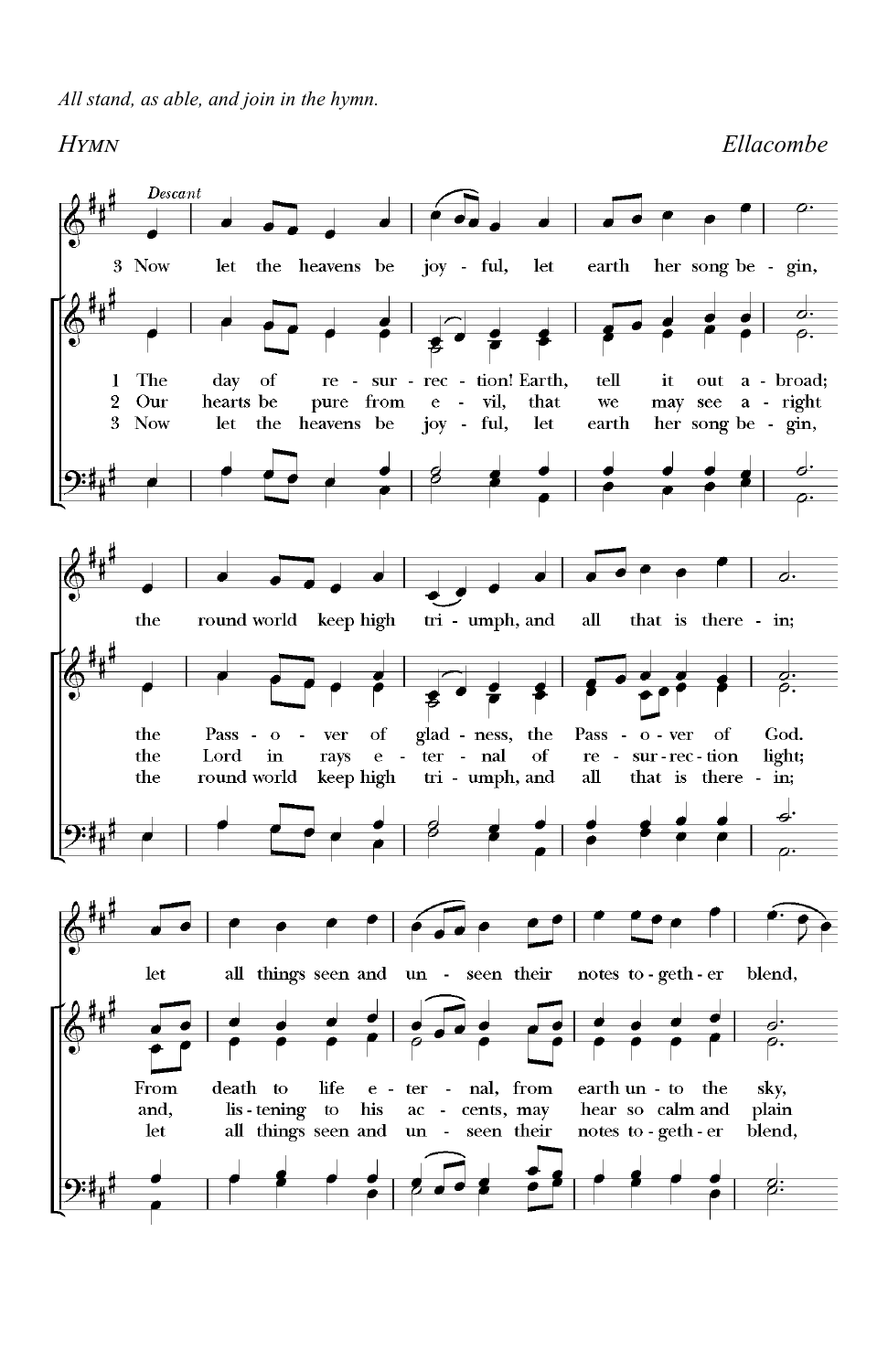

*The Blessing & Dismissal*

The peace of God, which passes all understanding, keep your hearts and minds in the knowledge and love of God, and of his Son Jesus Christ our Lord; and the blessing of God Almighty,  $\mathcal F$  the Father, the Son, and the Holy Ghost, be amongst you, and remain with you always. **Amen***.*

Let us go forth in the name of Christ. Alleluia. **Thanks be to God. Alleluia.**

*Voluntary Ceremonial March in D* David N. Johnson

All music Reprinted under All OneLicense.net #A703201.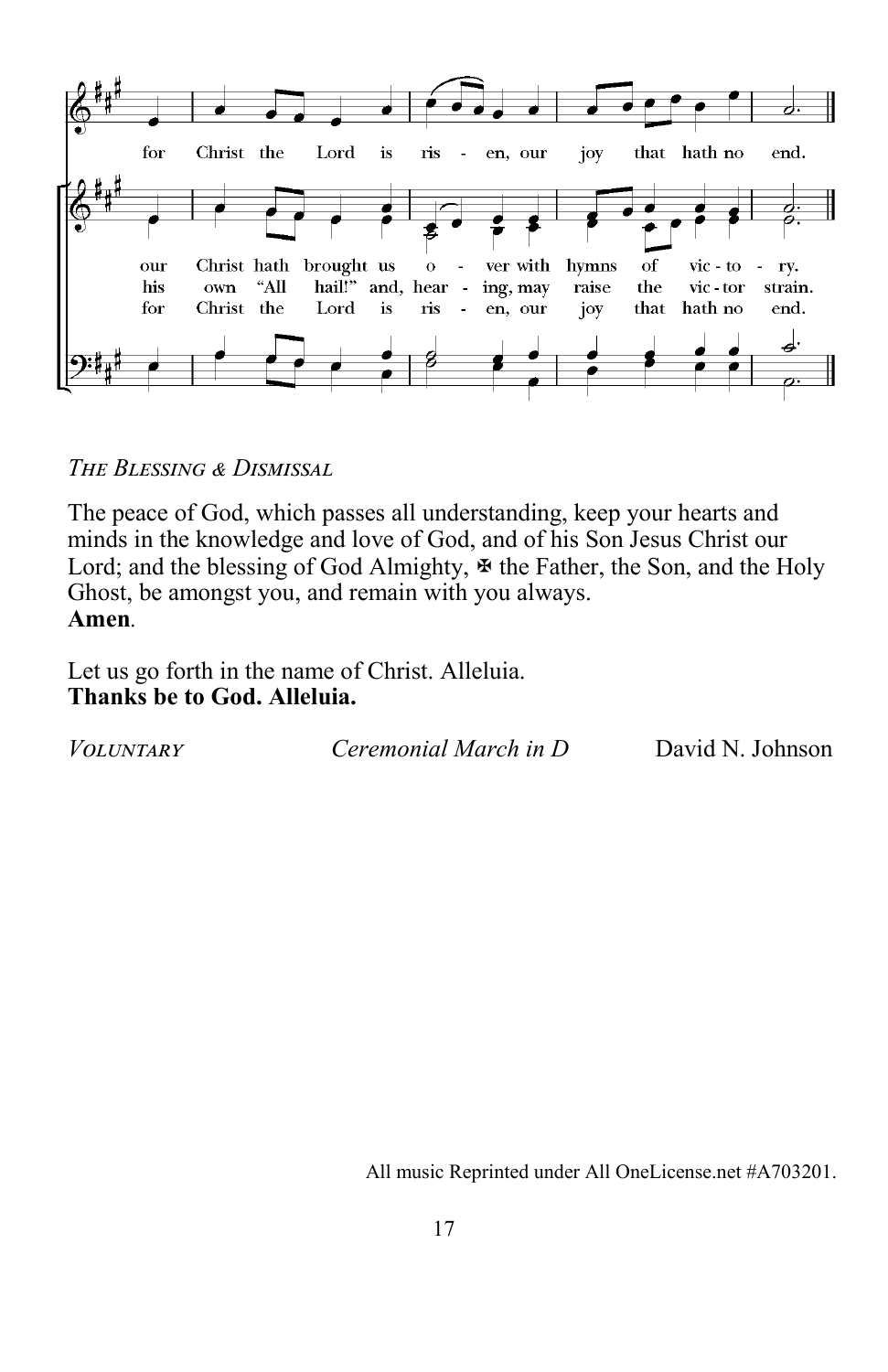### Serving Today:

Liturgical Minister:<br>Thurifer: Organist & Choirmaster: Altar Chapter:

Presider & Preacher:<br>
Liturgical Minister: Trish Harris Trish Harris Jodi Nickerson Crucifer: Crucifer: Crucifer: Claire Nickerson<br>
Torches: Valerie Miller & Ouinn Nickerson Valerie Miller & Quinn Nickerson Intercessors: Sharon & Mark Engle Lector: Kathy Dingwall Chalice: Kathy Dingwall & Keith Phillips Choir: The St. Thomas Choir<br>Organist & Choirmaster: Dr. Stephen White Easter Brass: Theresa Wisniewski<br>Altar Chapter: Theresa Wisniewski<br>Brenda Hillman Greeter: Corraine Petter & Emilie Cummins Ushers: Ushers: Ken Surprenant & Joe Cummins<br>AV Tech: Joerg Himmelreich Joerg Himmelreich

### **Easter Flowers are given to the Glory of God by:**

| Karmel Addis                       | in thanksgiving for the 15th birthday of Albert<br>Puzzuoli                                 |
|------------------------------------|---------------------------------------------------------------------------------------------|
| Ross & Kathy Dingwall              | in celebration of the marriage of Gabbi & Matt<br><b>Bloom</b>                              |
| Tom & Gillian Ebeling              | in loving memory of Vicki Ebeling                                                           |
| Patti & Bob Harberts               | in thanksgiving for St. Thomas Altar Guild and<br>all those who have helped the Altar Guild |
| Robert Hibbard                     | in loving memory of Shirley Hibbard and in<br>celebration of Jesus' mother Mary             |
| Chris Hillman                      | in loving memory of Julian Mansfield                                                        |
| Karen Keese                        | in thanksgiving for St. Thomas parish $\&$<br>people                                        |
| H. Thomas Kyvig                    | in loving memory of Mary Lynn Westerman                                                     |
| Elizabeth Neumeyer                 | in loving memory of her parents Ruth $\&$<br>Raymond Neumeyer                               |
| Yvette Petti &<br>Loretta Kaercher | In loving memory of Barbara Ann Petti,<br>Harriett Magenheimer and George Yunis             |
| Keith Phillips                     | In loving memory of Margaret & Kenneth<br>Phillips                                          |
| Carol Schelb                       | In loving memory of her brother, George E.<br>McKay Jr.                                     |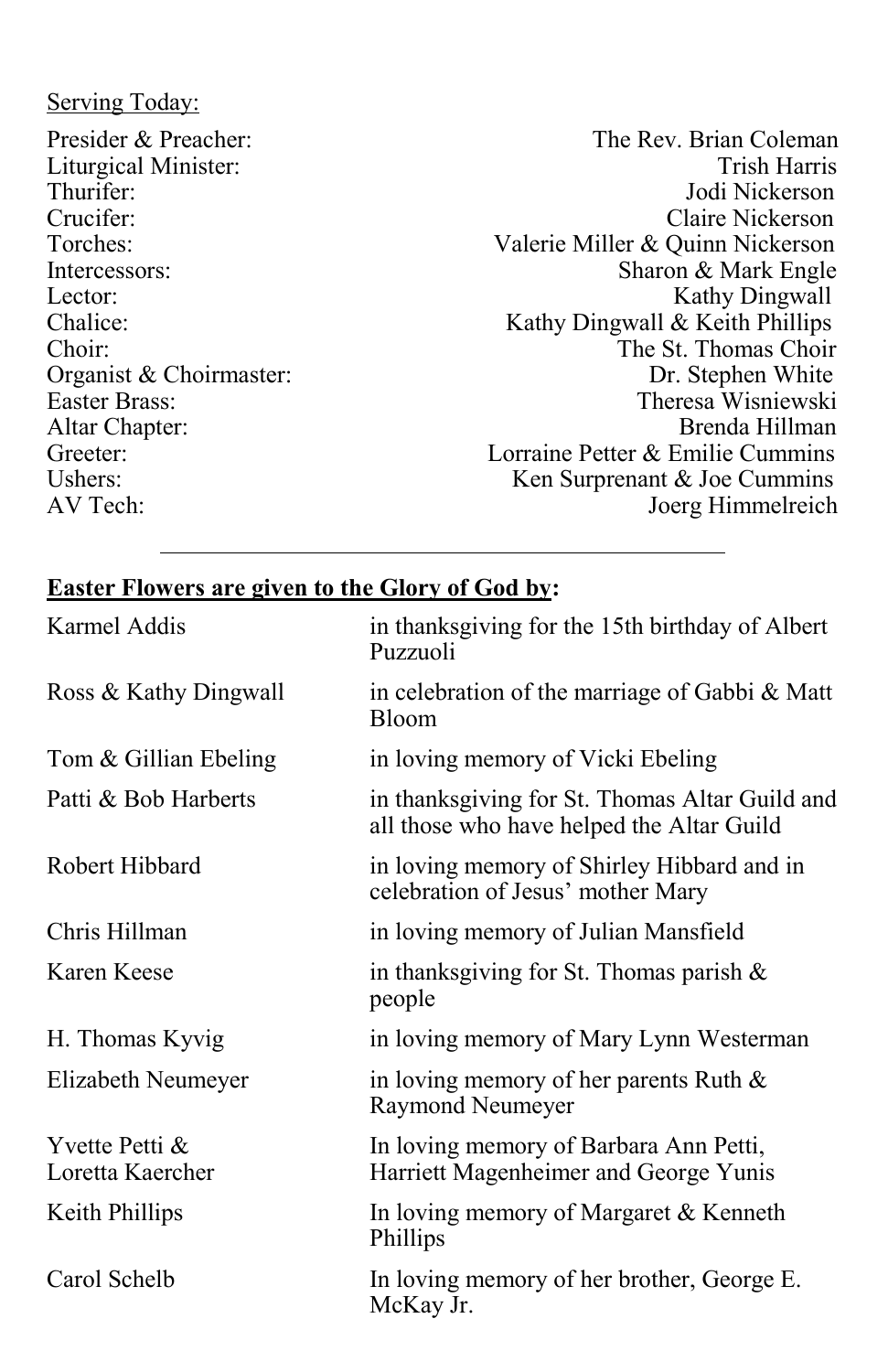| Sue Shafe              | in thanksgiving for St. Thomas staff  |
|------------------------|---------------------------------------|
| Becky & Bernie Squires | in loving memory of our parents       |
| Rick & Laurel Stravers | in thanksgiving for St. Thomas Church |
| The Wiley's            | in loving memory of Niles Wiley       |

### **Sponsors for Easter Day Brass:**

| Karmel Addis              | in celebration of her alma mater-the<br>Jayhawks of Kansas and their NCAA<br>championship victory   |
|---------------------------|-----------------------------------------------------------------------------------------------------|
| Rev. Heather Barta        | in thanksgiving for the community of St.<br>Thomas                                                  |
| Tom & Barb Hibiske        | in loving memory of Charley Baker, Blanche<br>Baker & Art Hibiske and in thanksgiving<br>for family |
| Roy & Brenda Hillman      | in loving memory of Julian Mansfield $\&$<br>Roy & Brenda's parents & grandparents                  |
| Karen Keese               | in thanksgiving for St. Thomas parish $\&$<br>people                                                |
| Tom, Lori & Jackson Kiess | in loving memory of Gene Gray $&$ Jim<br><b>K</b> iess                                              |
| H. Thomas Kyvig           | in loving memory of George E. McKay Jr.                                                             |
| Elizabeth Neumeyer        | in thanksgiving for the St. Thomas<br>choir & music program                                         |
| Keith Phillips            | in celebration of the many ministries of St.<br><b>Thomas</b>                                       |
| Sue Shafe                 | in thanksgiving for family $&$ St. Thomas<br>Church                                                 |
| Denise Young              | in loving memory of Edward & Phyllis<br>Young                                                       |